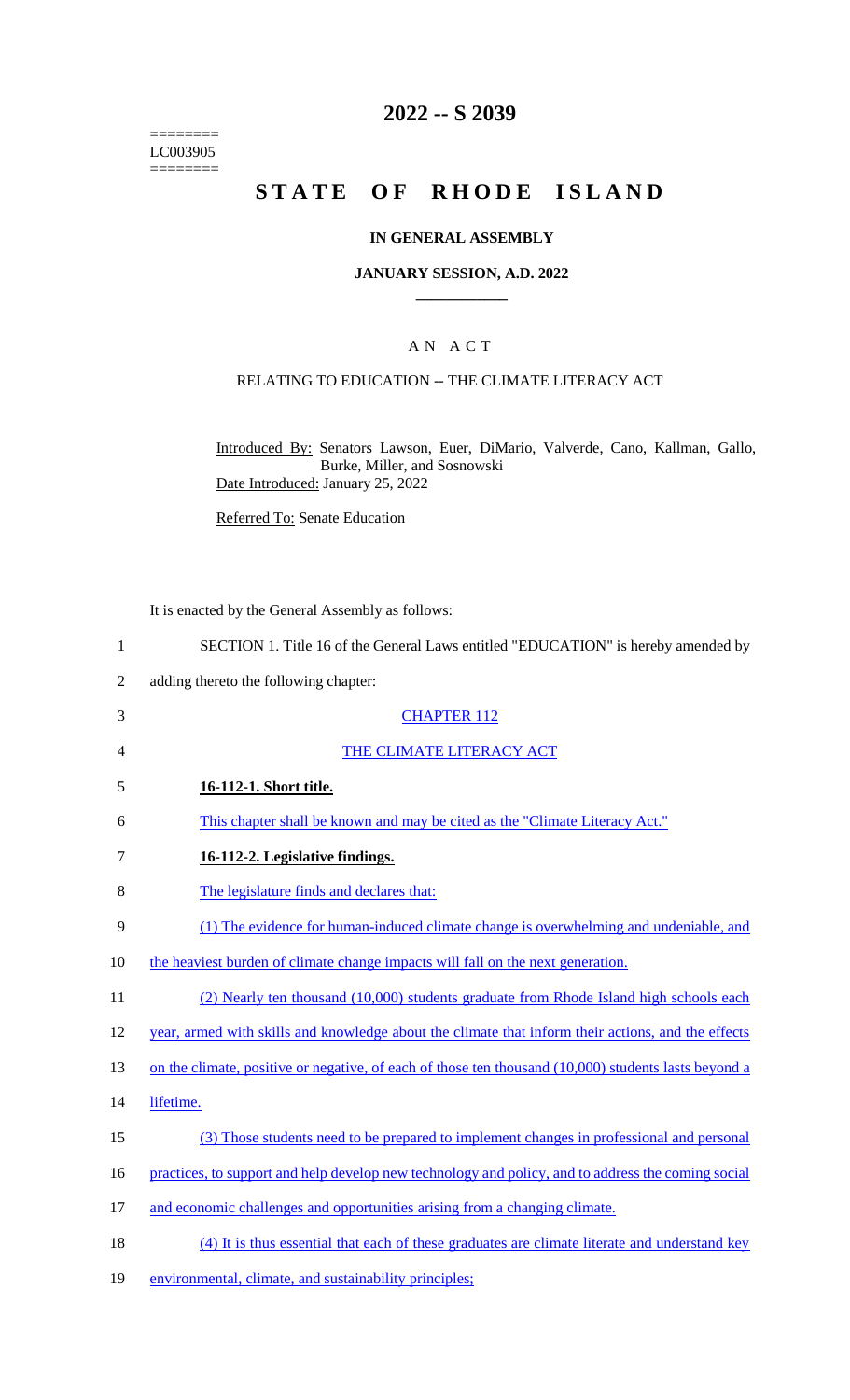1 (5) A study published in Nature demonstrated that children who take a climate education 2 curriculum foster climate change concern among their parents; 3 (6) According to the Yale Program on Climate Change Communications, over seventy-six 4 percent (76%) of the people of Rhode Island support teaching students about the causes, 5 consequences, and potential solutions to climate change; 6 (7) According to a recent national public radio poll, eighty-six percent (86%) of teachers 7 in the United States feel that climate change should be taught in schools; 8 (8) A survey conducted by the Kaiser Family Foundation found that sixty-one percent 9 (61%) of American teenagers say the issue of climate change is very or extremely important to 10 them personally; 11 (9) A survey by the University of Bath and the Stanford Center for Innovation in Global 12 Health showed that nearly two-thirds (2/3) of young people (ages sixteen to twenty-five (16-25)) 13 are extremely worried about climate change, and more than half (1/2) feel "sad, anxious, angry, 14 powerless, helpless, and guilty." Sixty-eight percent (68%) of youth in the United States said that 15 the "future was frightening" and nearly half (1/2) believe they will have "less opportunity than 16 [their] parents." More than a third (1/3) of young people in the United States are "hesitant to have 17 children" because of climate change and more than half (1/2) feel that the government is "failing 18 young people" and "betraying me/future generations." A 2020 study by Wu et al. notes that stress 19 and anxiety related to climate change may negatively impact the overall and long-term mental 20 health of young people who are at particular risk during a crucial physical and psychological 21 developmental period; 22 (10) The National Science Teaching Association, the National Association of Geoscience 23 Teachers, and the National Association of Biology Teachers, as well as other professional education 24 organizations, have all called for greater support for science educators in teaching climate science 25 and climate change. In a recent paper in the Proceedings of the National Academy of Sciences, 26 scientists picked climate education as one of six (6) key societal transformations needed to address 27 the climate crisis; 28 (11) The Resilient Rhody Report recommends that kindergarten through grade twelve (K-29 12) education be expanded to include education on environmental literacy, including climate-30 related emergency preparedness, by developing resources for school use and identifying how these 31 concepts can be incorporated into existing state standards; and 32 (12) The United States Congress is considering an active bill in the House of 33 Representatives and the Senate called the Climate Change Education Act which would, if passed, 34 provide competitive grants totaling twenty million dollars (\$20,000,000) annually to state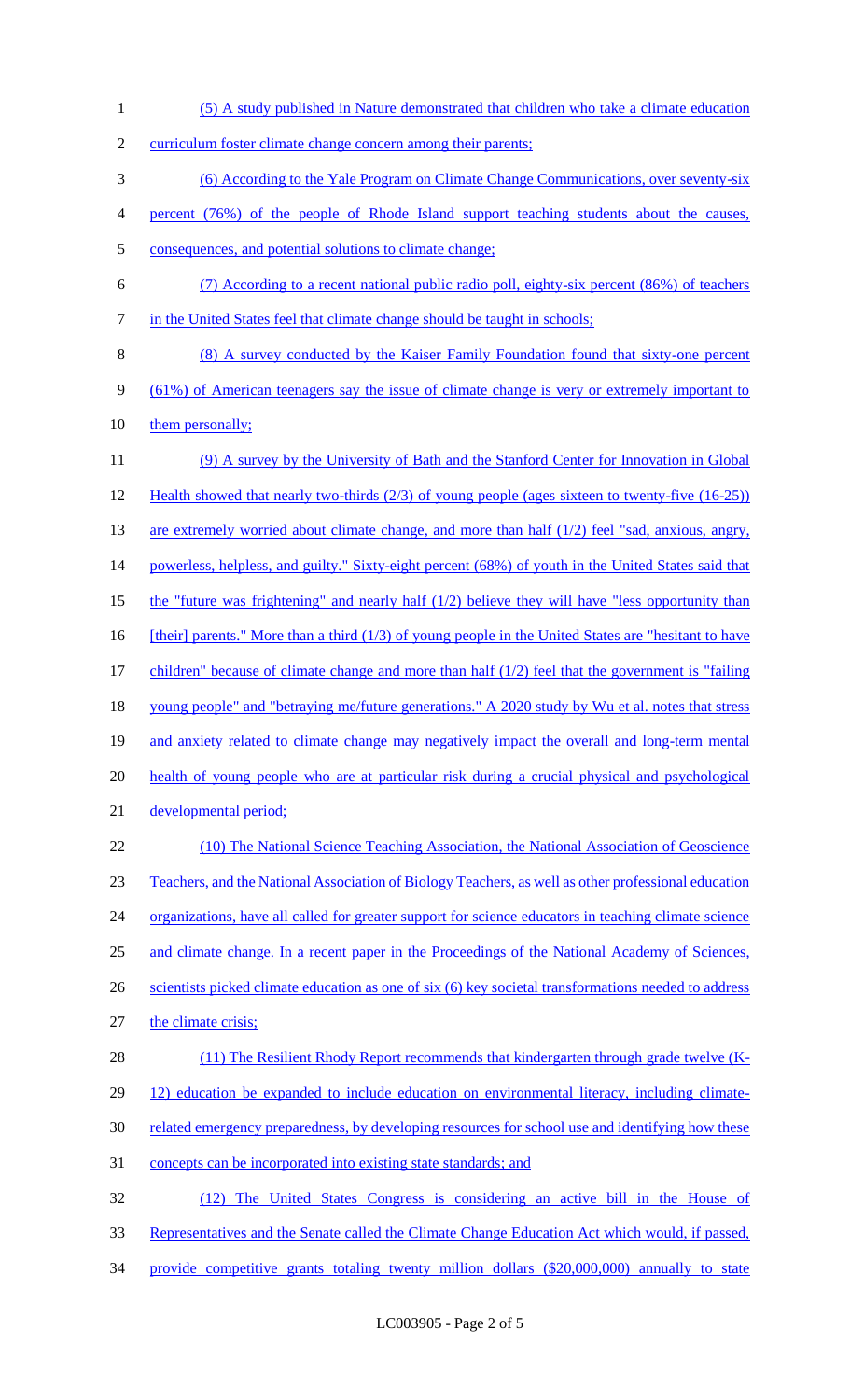1 departments of education which have a climate education plan in place. 2 **16-112-3. Purpose.**  3 The purpose and intent of this chapter is to ensure that all students attending public schools, 4 or other schools managed and controlled by the state, become environmentally and climate literate 5 by the time they graduate from twelfth grade. 6 **16-112-4. Implementation.**  7 The Rhode Island department of education shall: 8 (1) In consultation with a wide representation from the environmental and climate 9 education community as well as practicing teachers, principals, and superintendents, develop a set 10 of key environmental, climate, and sustainability principles and concepts to be integrated into all 11 science, civics and social studies courses throughout kindergarten through grade twelve (K-12) no 12 **later than August 31, 2023;** 13 (2) In consultation with a wide representation from the environmental and climate 14 education community as well as practicing teachers, principals, and superintendents, identify and 15 disseminate lessons, activities, and materials related to the environment, including potential career 16 paths and "green jobs", which are based on these key environmental, climate, and sustainability 17 principles and concepts while meeting the learning standards and grade span expectations to all 18 Rhode Island schools no later than August 31, 2024; 19 (3) Produce and disseminate models and examples of how to incorporate climate change 20 into math, career and technical education, and English language arts to teachers and schools no 21 later than August 31, 2024; 22 (4) Review and highlight these key environmental, climate, and sustainability principles 23 and concepts where they exist in the current learning standards in science and the kindergarten 24 through grade twelve (K-12) Rhode Island grade span expectations for social studies where 25 appropriate no later than August 31, 2025; 26 (5) Ensure that all RIDE teacher professional development in science, civics, and social 27 studies includes these key principles and concepts no later than August 31, 2026; and 28 (6) Establish a "Climate Smart" award program to recognize high performing schools based 29 on the metrics of the US Department of Education Green Ribbon Schools program and a "Green" 30 Apple" award program to recognize kindergarten through grade twelve (K-12) teachers who 31 develop and implement high-quality instruction that addresses these key environmental, climate, 32 and sustainability principles and concepts no later than August 31, 2023.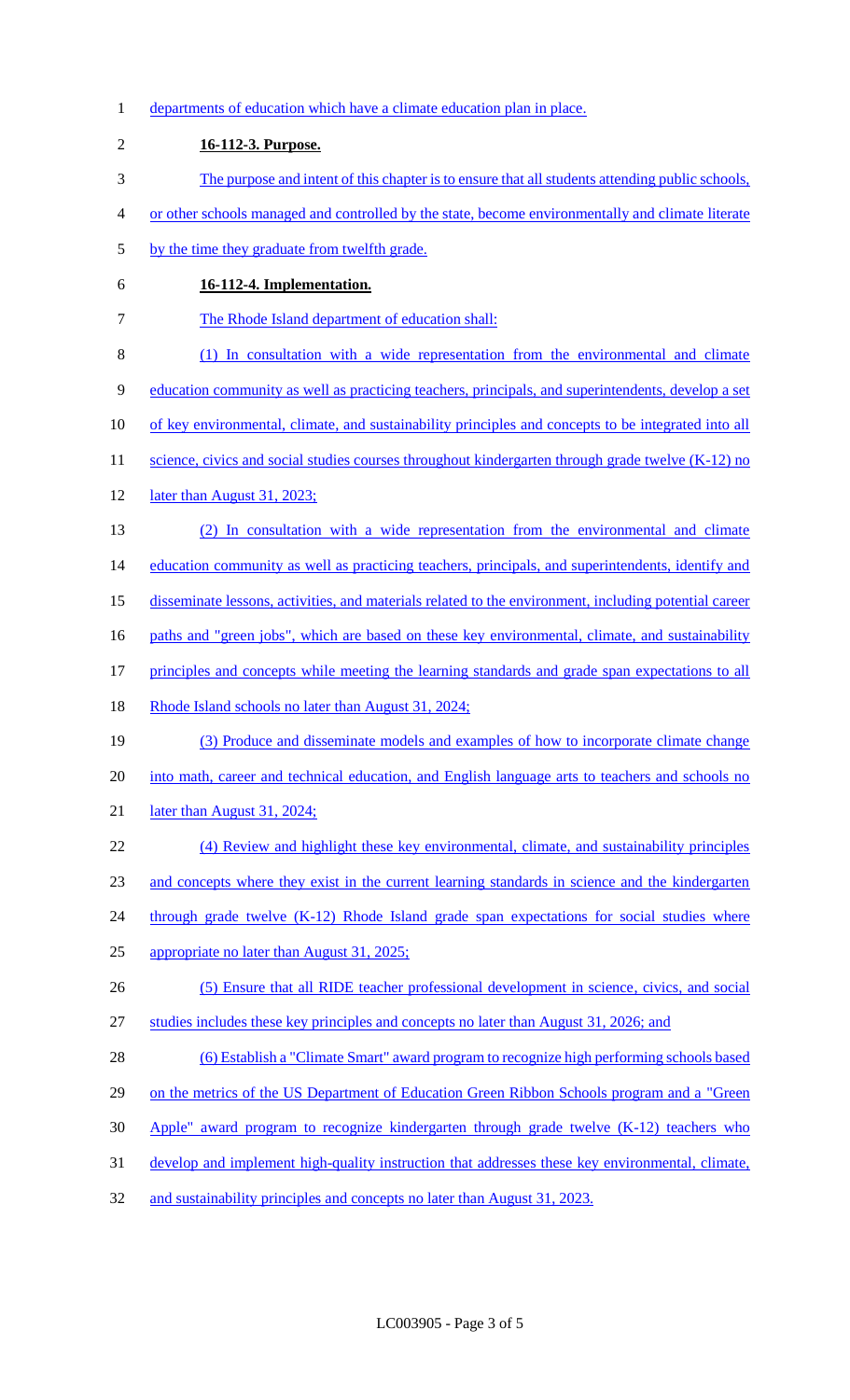1 SECTION 2. This act shall take effect upon passage.

#### $=$ LC003905 ========